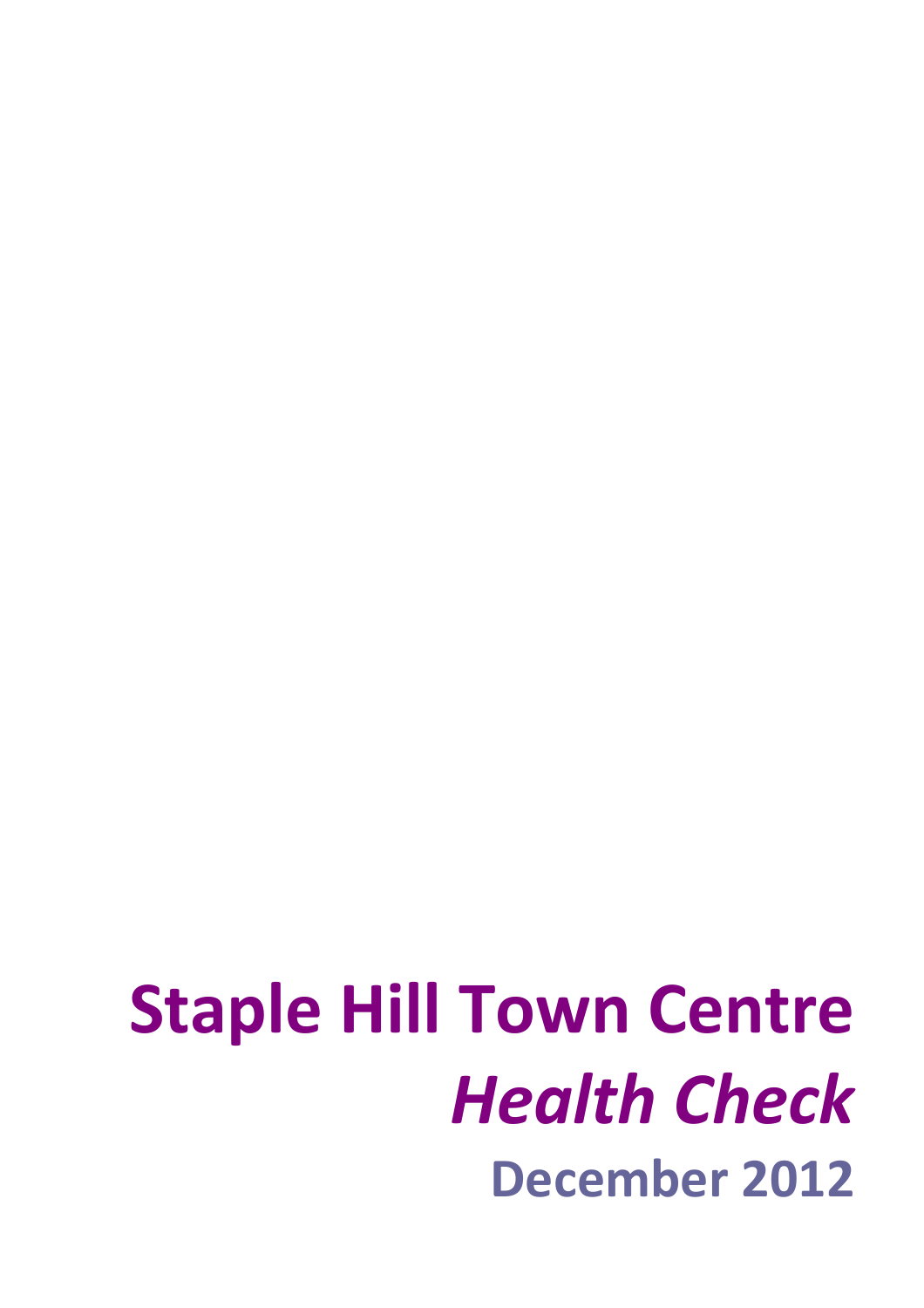### **INTRODUCTION**

The Staple Hill Town Centre Health Check, led by Staple Hill Chamber of Trade, (with support from local partners) aims to identify the work currently taking place in Staple Hill to *improve the vibrancy and vitality of the town centre* and highlight actions that will help it continue to improve.

### BACKGROUND

The Staple Hill Regeneration Partnership was founded and has evolved in answer to the identified needs of the Staple Hill area. The group started working on local projects in 1998 long before it was formally constituted. Towards the end of 1998 concerns were raised by residents, community group leaders and traders about the general deterioration of the town centre and Page Park, an increase in anti social behaviour and a lack of community spirit. Councillors representing the ward raised these concerns at council meetings and at meetings of the Policy & Resources Committee. Members were sympathetic but the then recently formed South Gloucestershire Council (1996) had limited resources to invest in the area.

With the help of council facilitators the needs of Staple Hill were identified through surveys and action plans were set up. In 2001, part of a Government grant was dedicated to improving the town centre. A group of traders and community activists were consulted about the project and were given the responsibility of overseeing the work. This resulted in the formal founding of the Staple Hill Regeneration Partnership, which is an umbrella organisation. It includes local residents, representatives of a wide range of voluntary and community organisations, traders and local businesses and representatives of the council and other agencies.

The purpose of the partnership is to identify and address some of the area's problems and thus improve the quality of life for people living and trading in Staple Hill. The Regeneration Partnership is working together with the Staple Hill Chamber of Trade to implement the town centre health check.

### ECONOMIC CLIMATE

Following the recession, the UK has only shown signs of a modest recovery with a global economic downturn continuing. In 2009, Government bodies published reports and guides highlighting the need for local partners to work together to counteract the decline of their high street or town centre. These documents included: *21st Century High Streets*, British Retail Consortium (2009), *Driving Economic Prosperity: a practical guide for lead members*, I&DeA (2009) and *High Noon for the High Street*, New Local Government Network (2009).

### THE PORTAS REVIEW

In spring 2011, Mary Portas was hired by Government to investigate innovative ways in which the high street could fight back against low consumer spending, inflation and increased overheads. The Portas Review was published in December 2011, detailing a 28‐point plan that can help the high street become the vibrant hub of the community it once used to be in so many communities across the UK. Mary Portas' vision is set out on the following page.

### WHY A HEALTH CHECK?

Monitoring the health of a town centre was a common theme in the documents mentioned above and important to determine areas for improvement. As a result, these documents were used as the basis for designing this health check (the introductions highlighted in blue at the start of each section reflect this). The 'Key Messages' from these documents are also summarised on the following page.

In summer 2011, Staple Hill Chamber of Trade took the initiative and with support from South Gloucestershire Council, started the health check process. The draft document was circulated to local partners for comment (including Staple Hill Regeneration Partnership and Staple Hill Safer & Stronger Community Group) and made available online for the public to view before publishing.

### FRAMEWORK

This health check has two primary areas of focus, which as already established, are both seen as crucial in helping to create a vibrant town centre. The first area of focus is *developing the town centre* and the second area of focus is *chamber of trade activities*. For the purpose of this health check, **'**town centre' refers to the area between Page Park and the junction of High Street and Pendennis Road/Acacia Road.

This health check will help inform South Gloucestershire Council's future plans for Staple Hill Town Centre and will also act as guide for local partners engaged in developing the vitality and vibrancy of Staple Hill Town Centre.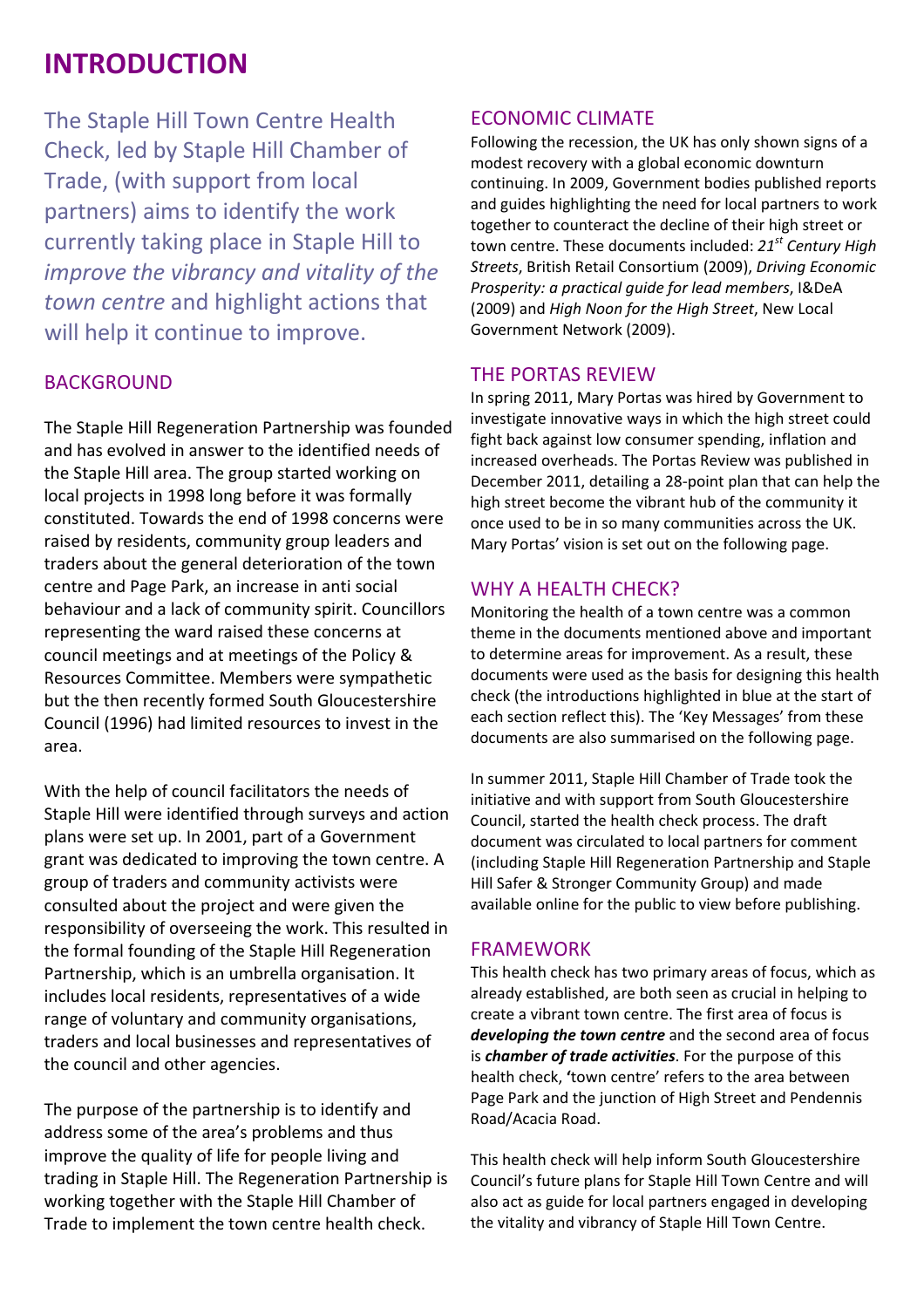Out of town centres have decreased town centre footfall and spend. The average group spend for out of town centres, across the UK, is £55 compared to £34 within in-town centres. Moreover, money spent in a chain is more likely to leave the local economy.

**N** Research shows that money spent with local suppliers is worth more to the local economy and tends to be re‐spent locally. Locally owned businesses can generate up to a 70 per cent local premium in enhanced economic impact.

In contrast, only a small amount of the wealth that supermarkets generate actually stays in the communities in which they operate. For example, retail profits of large chain stores or multinationals typically flow direct from stores to the head office and ultimately to shareholders around the world.

 $\blacktriangleright$  It is important however to emphasise that chain stores can drive regeneration, contribute to the community and improve local economic prosperity. While the growth of the 'cloned' British High Street may have harmed local entrepreneurship, it has also often provided much needed inward investment to a community.

**N** Town centres are central to local environmental policy and street scene improvements. The aesthetic character of high streets and their design can play a crucial role in addressing crime and vandalism.

**N** Town centres can be the catalyst for regeneration; can impact on local employment; can be central to driving footfall increases; and provide important opportunities for entrepreneurship and enterprise.

**N** Town centres are a focal point of encouraging local spending, social inclusion and empowerment. Added to this, regions with higher economic performance, often driven by the performance of the town centre, are recognised to have higher levels of social trust and capital.

**Promoting the town centre can encourage less travel** and reduce carbon footprints. Other benefits could be accrued on the basis that local shops tend to rely on local produce and suppliers more, with possible benefits across food miles – leading to a lower carbon footprint.

**N** Town centre partnerships are forums bringing together key local stakeholders to promote the health and wellbeing of the area. The partnership's board of key local actors provides the direction. These partnerships have proved particularly valuable during the recession. Research shows that areas where town centre/high street partnerships exist seem to have reacted more quickly to recent economic pressures.

## **KEY MESSAGES THE PORTAS REVIEW**

My vision: I want to breathe economic and community life back into our high streets. *Let me spell out my vision of the future…*

I don't want to live in a Britain that doesn't care about community. And I believe that our high streets are a really important part of building communities and pulling people together in a way that a supermarket or shopping mall, however convenient, however entertaining and however slick, just never can.

With town centre vacancy rates doubling over the last two years and total consumer spend away from our high streets now over 50%, the need to take action has never been clearer. Although some high streets are thriving, most have a fight on their hands. Many are sickly, others are on the critical list and some are now dead. We cannot and should not attempt to save every high street but my findings have led me to believe that unless urgent action is taken, the casualties will only continue to multiply.

Fundamentally I believe that our high streets are uniquely placed to deliver something new. I believe that our high streets can be lively, dynamic, exciting and social places that give a sense of belonging and trust to a community. A sense of belonging which, as the recent riots clearly demonstrated, has been eroded and in some instances eradicated. I also fundamentally believe that once we invest in and create social capital in the heart of our communities, the economic capital will follow.

High streets must be ready to experiment, try new things, take risks and become destinations again. They need to be spaces and places that people want to be in. High streets of the future must be a hub of the community that local people are proud of and want to protect.

### *Mary Portas (December 2011) The Portas Review*

High streets and town centres that are fit for the 21st century need to be multifunctional social centres, not simply competitors for stretched consumers. They must offer irresistible opportunities and experiences that do not exist elsewhere, are rooted in the interests and needs of local people, and will meet the demands of a rapidly changing world.

> *Action for Market Towns (2011) Twenty‐First Century Town Centres*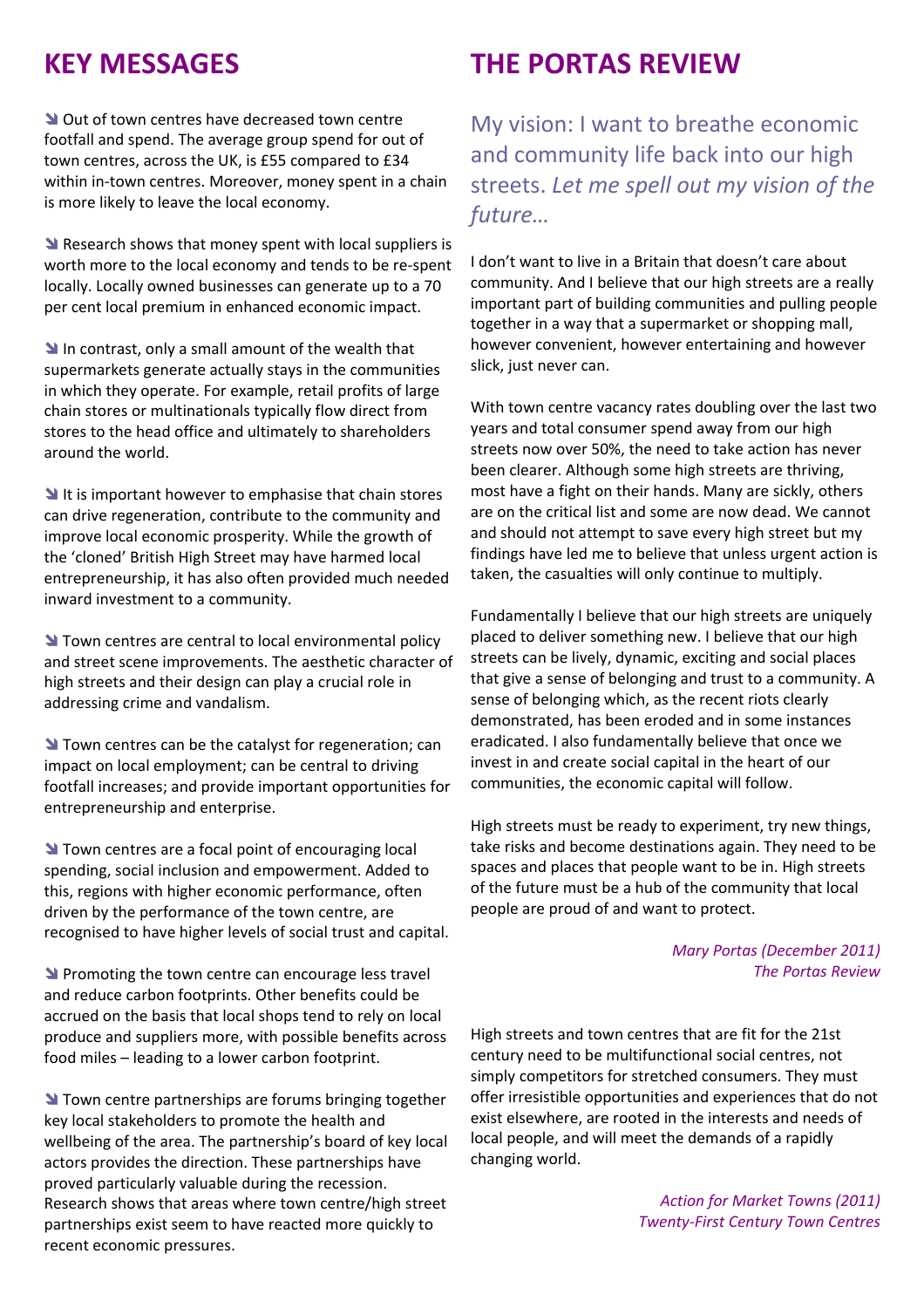### **STAPLE HILL HERITAGE STAPLE HILL TODAY**

The name Staple derives from an old English word Steap or Steep. Staple Hill means 'on the steep hill'. Staple Hill was once part of Kingswood Forest, which covered an area of eighteen square miles and extended six miles north east from Bristol to Pucklechurch. Partly within this forest was the Manor of Barton Regis, which included the ancient Parishes of Clifton, St George, Stapleton and Mangotsfield.

The earliest known map of the area, which is from 1610, gives the name Staple Hill but no houses are shown, only an oak tree (The Staple Hill Oak) and the road leading from Bristol across Staple Hill (Mangotsfield Waye).

Staple Hill was never a village in the accepted sense, unlike Mangotsfield (which grew up around the church) and Downend (which expanded from a hamlet). Staple Hill evolved as a local community alongside a very ancient track way running from Bristol to the Saxon Royal Hunting Lodge at Pucklechurch. But it was not until the nineteenth century that Staple Hill began to develop into the built‐up area that it is now.

The earliest copy of Matthews Trade Directory (dated 1801) held by the Central Library in Bristol, only covered Bristol. The 1853 edition covered Bristol and surrounding villages. Downend is first mentioned in 1859 and entries include traders located in Staple Hill.

It is well known that coal was mined in Staple Hill for several centuries. There was also quarrying for the local pennant stone, which was used for building houses and walls. With the development of machines driven by steam, the old system of cottage industries gradually died as factories were built to house the machines. This, with the enclosure of common and open fields, helped the migration of country people from the rural districts to the towns.

In the Gloucestershire Record Office there is a very large book containing plans of buildings submitted by various local builders who wished to build in the Staple Hill area between 1896 and 1898. In those two years there were applications for the building of over 240 houses in Cassell Road, North Street, High Street, Berkeley Road, Parnalls Lane, Soundwell Road and Hermitage Estate.

In 1895, Lloyds Bank acquired premises in the High Street. Though shops had existed in the high street prior to this, the bank drew more traders to the area and as a result, the town centre of Staple Hill was formed. It remains a vibrant high street today with remnants of its historic past still visible through primarily Victorian architecture.

> *Information from Staple Hill, A History By Reg. Howlett (1991)*

Staple Hill is an urban area located to the east of Bristol Fringe, approximately 0.5 kilometres from the Bristol – South Gloucestershire boundary. It is mainly a residential area with retail shops and businesses. The primary retail area is along Staple Hill High Street and is classed as a town centre. An Air Quality Management Assessment is in operation at Staple Hill, located at the Broad Street, High Street, Victoria Street and Soundwell Road crossroads. This busy intersection suffers from traffic congestion at peak times. In addition, where Soundwell Road joins the crossroads, it is narrow and more enclosed by buildings. This creates a 'street canyon' effect where any build‐up of pollutants may not so easily disperse.

There are 11,143 registered businesses in South Gloucestershire and 668 (6%) are registered to the Staple Hill Ward. Staple Hill Town Centre has a total of 84 units with an A1 use class providing 6,992 square metres of retail floor space. The centre currently accommodates two food stores, a Tesco Metro Store and Iceland. Although Staple Hill lacks the range of multiples found in other major town/district centres, it has a large number of independent traders, offering a range of comparison and convenience shopping, serving the local community. Comparison shopping forms the majority of A1 retailing activity in the town centre with 46% of units and 3,322 square metres in comparison use. Convenience functions account for 21% of all A1 units and totals 2,208 square metres, while service functions account for 26% of all A1 units or 13% of the available A1 floor space. At the time of the survey there were 6 vacant or empty A1 units in the town centre, representing 5% of all A1 retail units in the town centre.

### *Information from Local Economic Assessment South Gloucestershire Council (September 2011) and Town Centres & Retailing in South Gloucestershire (August 2011)*

The new retail centre at Emersons Green has no doubt drawn shoppers from Staple Hill Town Centre over the last decade but the high street has done well to compete by offering an independent selection of retailers. The post office at one end of the high street and Tesco store at the other have created anchors at either end of the town centre which also help attract and retain foot fall in the high street.

The success of Staple Hill Town Centre can be attributed to the commitment the local chamber of trade has for supporting the high street and its independent retailers. Participation in regular community events reinforces the collective spirit of the area and this could be something that attracts loyal, seasonal shoppers to the high street.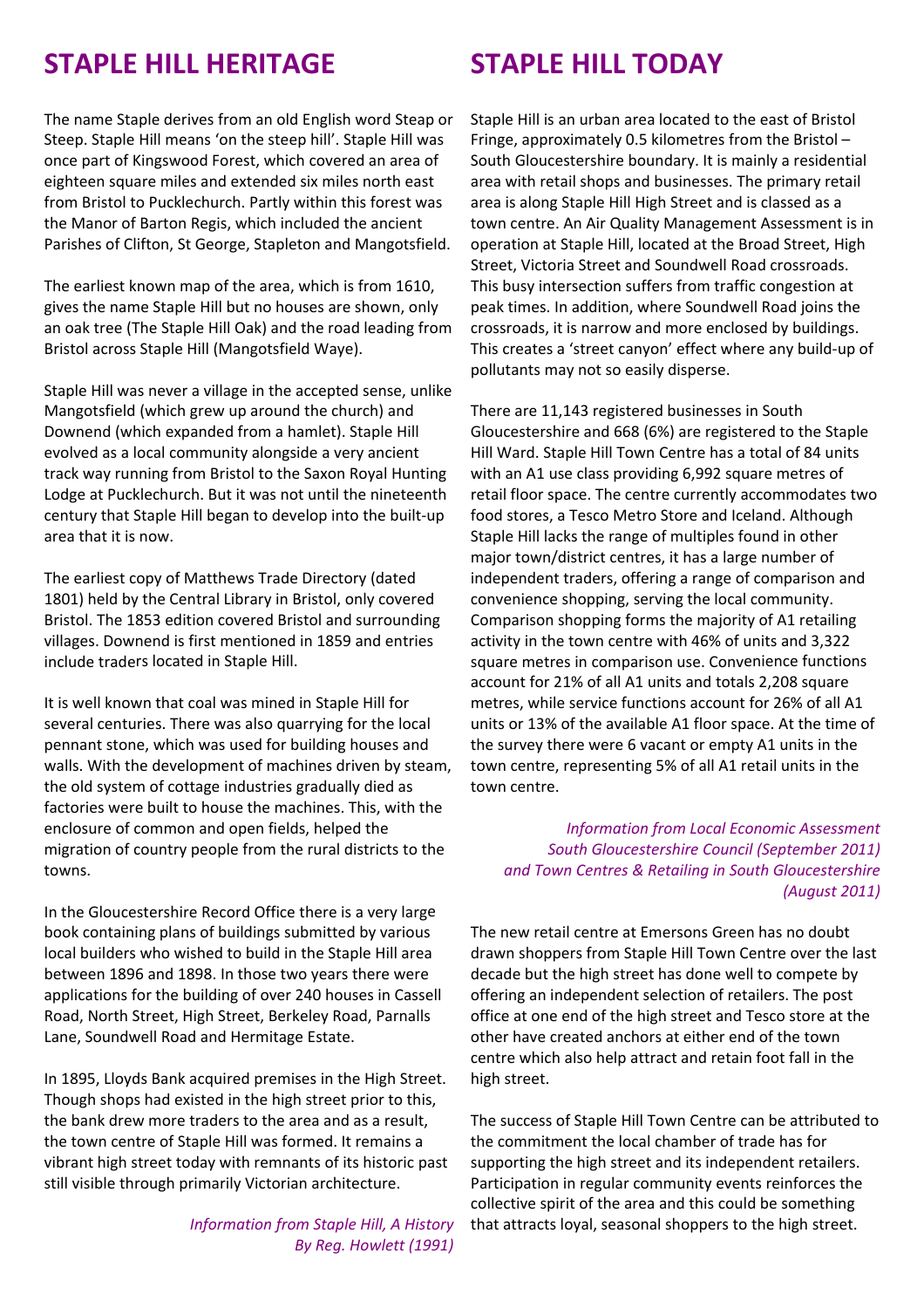## **1. DEVELOPING THE TOWN CENTRE**

Town centres are vital to the local community. Local people and groups should work together to maximise the advantages of a town centre's local heritage and natural surroundings, whilst providing facilities for modern retailing. A town centre's local identity should be complemented by an appropriate retail mix that is marketed effectively. This will encourage shoppers to appreciate the retail experience.

### **CURRENT STATUS**

**The Chamber of Trade is a member of and works closely** with Staple Hill Regeneration Partnership and Staple Hill Safer & Stronger Community Group (and partners).

**The high street has a high proportion of independent** retailers that offer quality products with a personalised and expert service.

 Businesses in Staple Hill are marketed through the Chamber of Trade's Facebook page, the local press, local media and the Chamber website ([www.staplehill.co.uk](http://www.staplehill.co.uk/)).

### **FUTURE ACTIONS**

 Ensure close working continues between all local community groups including the Chamber of Trade, Friends of Page Park, Royal British Legion, Our Place and local library, on events and activities that can increase footfall to the high street. *Lead Partner – Chamber of Trade*

 Encourage more specialised retailers to move to the high street, to complement the existing retail mix and work closely with South Gloucestershire Council to ensure future planning contributes to this existing retail mix. *Lead Partner – Chamber of Trade*

 Promote virtues of the internet and create better integration between the Chamber of Trade website and local business websites. Further promote the Staple Hill brand through coordinated signs, flyers, leaflets etc. *Lead Partner – Chamber of Trade*

### **A] UNIQUE SENSE OF PLACE B] ATTRACTIVE PUBLIC REALM**

A town centre should have an attractive trading environment with consistent styling, pedestrian signage and public spaces maintained to high standards. This should include effective deterrents against pollution. The local authority, public bodies and private interest groups need to work together to achieve such improvements.

### **CURRENT STATUS**

**The high street creates a pleasant shopping experience** due to its wide pavements and attractive street furniture.

- High street cleanliness is maintained to a high standard. Open spaces and greenery are also maintained on a seasonal basis as required, by the local authority.
- **The Chamber of Trade has a close working relationship** with the Street Care department at South Gloucestershire Council to address prevailing issues.
- Page Park is maintained to high standard by the local authority and the Friends of Page Park. Other open spaces and greenery are also maintained, on a sporadic basis, by the local authority.

### **FUTURE ACTIONS**

 Work with Staple Hill Regeneration Partnership to secure any available grant funding for shop front renovation. *Lead Partner – Chamber of Trade*

 Encourage all local retailers (through appropriate communications) to maintain their shop frontage, to be in keeping with Staple Hill's high standards of cleanliness and aesthetic, visual appeal.

*Lead Partner – Chamber of Trade*

 Continue to work with South Gloucestershire Council to improve waste collection facilities in the town centre, as required and maintain open and green spaces, especially in Page Park.

*Lead Partner – Chamber of Trade*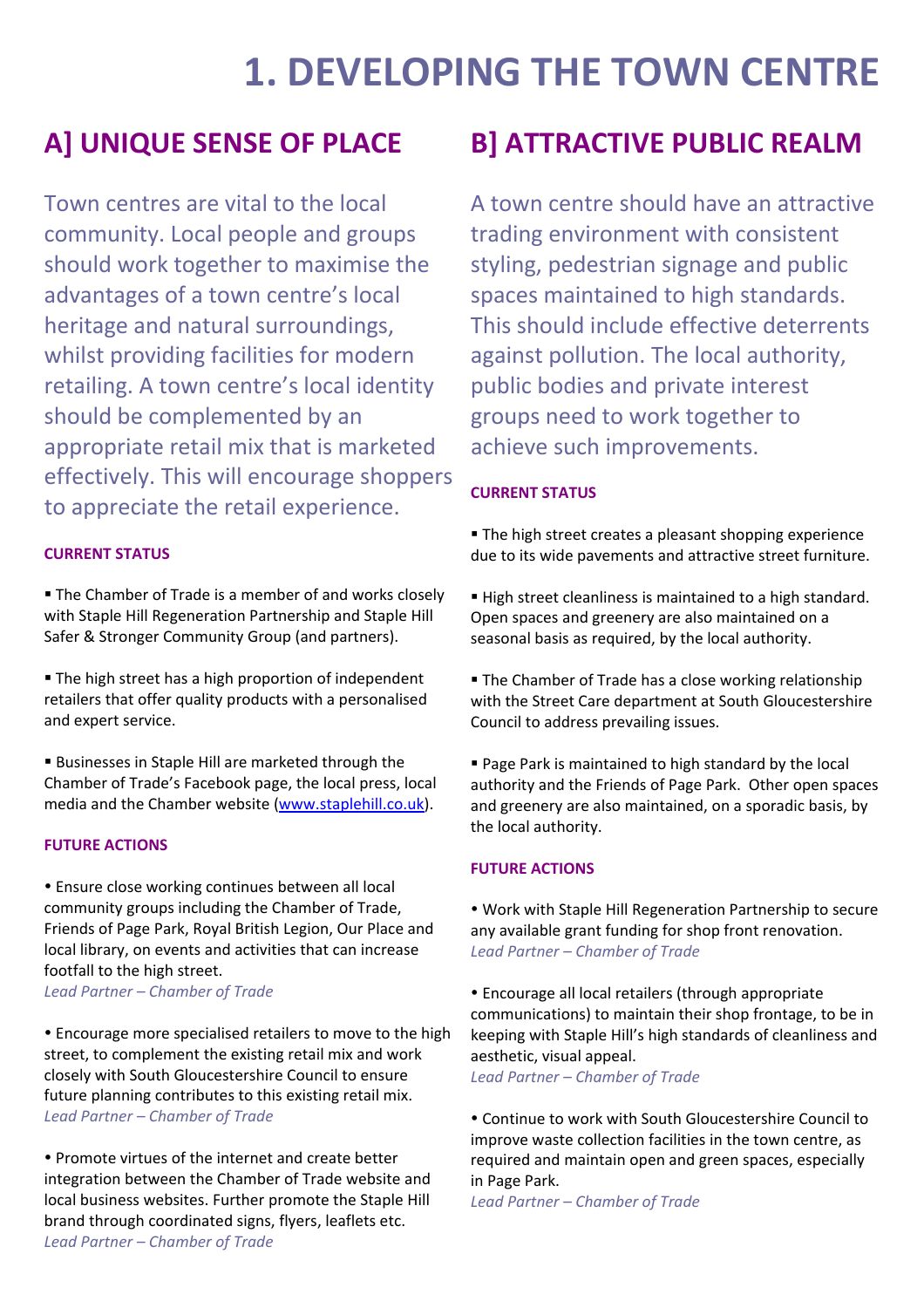## **1. DEVELOPING THE TOWN CENTRE cont.**

## **C] PLANNING FOR SUCCESS D] ACCESSIBILITY**

Monitoring the health of the town centre should underpin any effective town centre system. A clear strategy should be established to address the increasing rates of vacancy and the accompanying decline in fortunes of town centres.

### **CURRENT STATUS**

 For over 20 years, the Regeneration Partnership (as well as its partners) has been working towards achieving physical improvements in the town centre.

 Various local groups (such as the Regeneration Partnership) frequently work to monitor the health of the high street, to understand where improvements can be made (such as to Fountain Square).

 The Chamber of Trade, through its marketing of Staple Hill to outside businesses, works towards promoting the area as a place where independent retailers can flourish.

#### **FUTURE ACTIONS**

 Ensure a close working relationship continues to be maintained with the Regeneration Partnership, to promote the work of the Chamber of Trade and help achieve local ambitions.

*Lead Partner – Regeneration Partnership*

 Circulate this Town Centre Health Check document to relevant partners in Staple Hill including the Friends of Page Park, Safer & Stronger Community Group, Police and Regeneration Partnership. *Lead Partner – Chamber of Trade*

 Produce a marketing pack for prospective businesses and new start‐ups to highlight the benefits of moving to and trading in Staple Hill.

*Lead Partner – Chamber of Trade*

Parking and transport policy should reduce town centre congestion and parking demands without affecting footfall. Car parking and cycle locking facilities need to attract customers to the town centre and adequate public transport links should connect local communities to the town centre. Retail premises should be easily accessible to encourage visits from wheelchair users and buggy users.

#### **CURRENT STATUS**

**The Chamber of Trade has been working closely with** South Gloucestershire Council for a number of years to ensure there are adequate parking facilities in and around the high street. The number of free car parks currently serving the high street reflects this. The council has also committed to maintain free car parking in Staple Hill.

 Despite a number of bus routes serving Staple Hill, there are still some gaps in public transport links. For example, there is no direct bus route that connects Hanham to Staple Hill.

**The Chamber has worked with South Gloucestershire** Council to educate and advise high street businesses about accessibility issues.

### **FUTURE ACTIONS**

 Continue to work with South Gloucestershire Council to provide as many free car parking spaces as possible in and around the high street as well as to retain existing ones. *Lead Partner – Chamber of Trade*

 Lobby local transport providers and work with the Regeneration Partnership to look at increased bus service provision to connect Staple Hill to neighbouring suburbs. *Lead Partner – Regeneration Partnership*

 Ensure new town centre projects consider accessibility issues as appropriate (such as the regeneration of Fountain Square). *Lead Partner – Regeneration Partnership*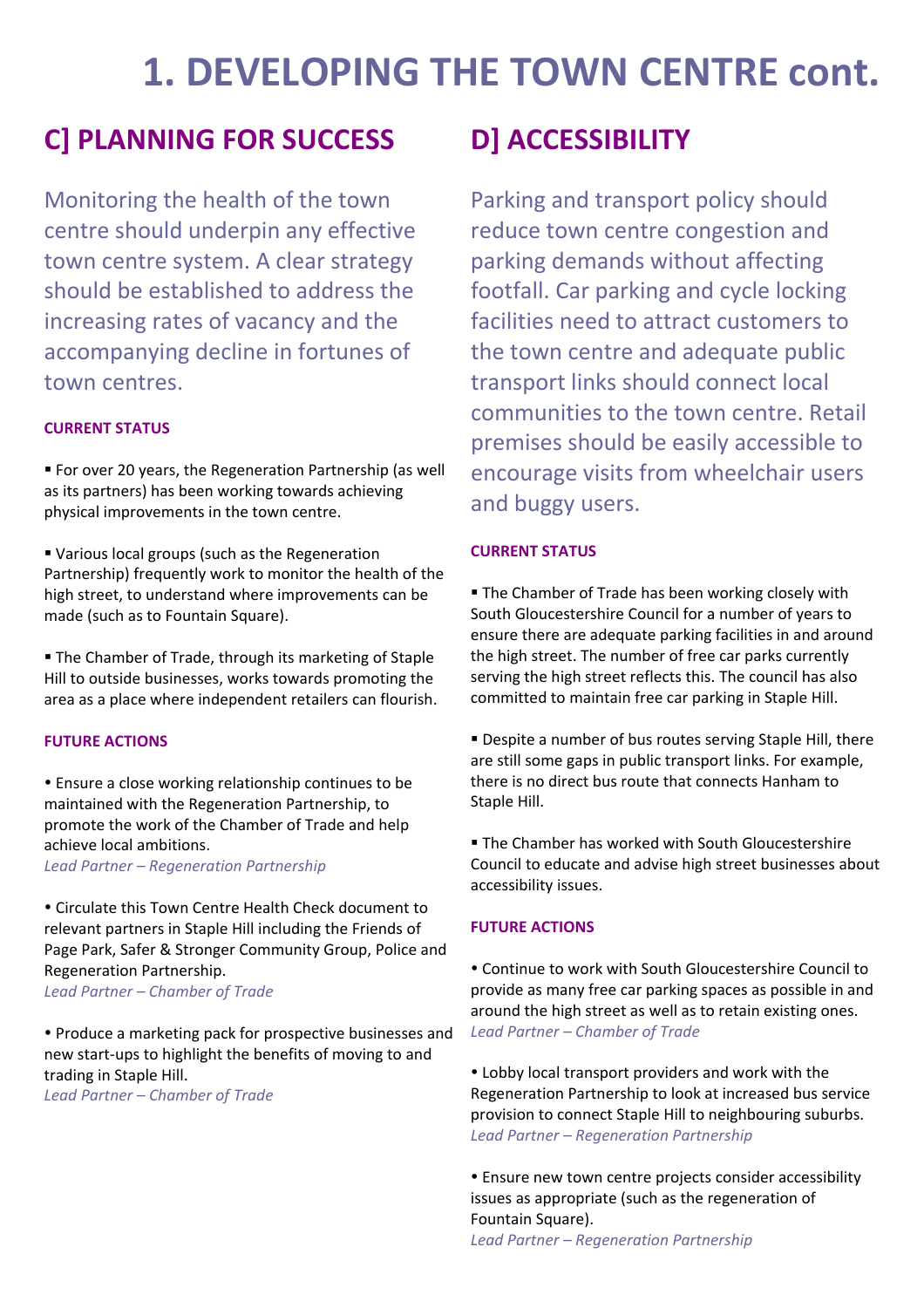## **1. DEVELOPING THE TOWN CENTRE cont.**

### **E] SAFETY & SECURITY F] CORE STRATEGY**

Retail crime and anti‐social behaviour should be deterred, with damaged property and streetscape restored as quickly as possible. Meaningful deterrence can be achieved through a co‐ordinated response by local retailers and businesses. Neighbourhood policing should meet the needs of the local community. The town centre should be a safe, inclusive and accessible place for people to live, work, shop and visit.

#### **CURRENT STATUS**

**The police work closely with local partnerships and** attend various forums in order to share information. Shoplifting in the high street was recently prioritised and the Neighbourhood Police Team works proactively to reduce the impact of anti‐social behaviour on local trade.

 The Chamber of Trade has, for over a decade, operated the *ShopWatch* scheme successfully. Information is also shared between high street traders, creating a total link between them.

 Overall, policing does meet the needs of high street businesses. This is primarily due to the Chamber of Trade communicating regularly with the local police to maintain a strong working relationship.

#### **FUTURE ACTIONS**

 Continue to support the Safer & Stronger Community Group which is the most suitable forum for prioritising any relevant issues.

*Lead Partner – Avon & Somerset Police*

• Support the Safer & Stronger Community Group to organise the Neighbourhood Watch scheme. *Lead Partner – Avon & Somerset Police*

 Monitor crime levels and update relevant partners as appropriate. Discuss business crime at Chamber of Trade meetings as required and action as appropriate. *Lead Partner – Chamber of Trade*

The Core Strategy sets the strategic planning policy framework to guide future development across South Gloucestershire. In the Core Strategy, Staple Hill is defined as a town centre and functions as a high street and shopping service centre. This Health Check therefore, complements the Core Strategy.

Under Policy CS14 (Town Centres and Retail), South Gloucestershire Council will work with partners and the local community to protect and enhance the vitality and viability of existing centres in South Gloucestershire, in recognition of their retail, service and social functions.

As a result of community engagement, the Core Strategy's vision for the future of the East Fringe of Bristol (which includes Staple Hill) aims to:

- Preserve and enhance the distinctive identity and heritage of the physical community
- Strengthen the vibrancy and vitality of the town centres
- ‐ Improve employment opportunities (by being in close proximity to the Bristol & Bath Science Park)
- ‐ Develop reliable, punctual and frequent public transport services with the North Fringe of Bristol
- ‐ Integrate well designed housing developments (which do not isolate the town centre).

Policy CS29 in the Core Strategy aims to deliver this draft vision through managing development and partnership working.

The viability and vibrancy of Staple Hill will be improved to enhance its role as a service centre for the urban and surrounding rural area including making provision for additional comparison floor space as appropriate.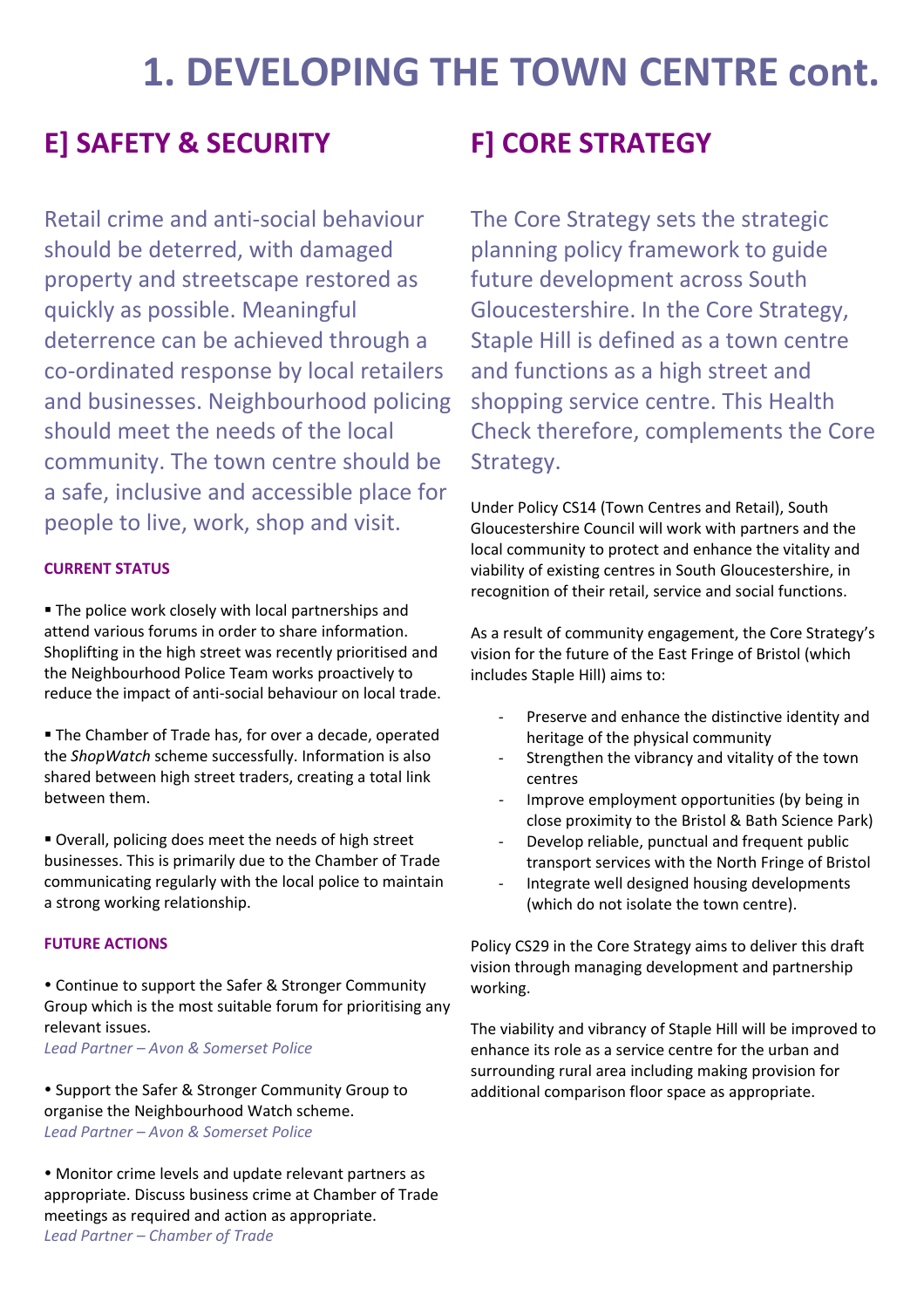## **2. CHAMBER OF TRADE ACTIVITIES**

Staple Hill Chamber of Trade has been established for over 40 years. The group encourages businesses in the Staple Hill area to meet regularly, gain access to business support, trade with each other and promote the local economy. The 'Key Messages' section of this health check identifies the need for a strong and active chamber of trade to be in place, to work with local partners and undertake activities that can improve the vibrancy and vitality of the town centre. Staple Hill Chamber of Trade has highlighted a set of ambitions and goals they believe will help contribute towards a vibrant and prosperous town centre.

### **CURRENT STATUS FUTURE ACTIONS**

A] Create and foster a spirit of goodwill, friendship and unity amongst local businesses and the local community.

B] Provide facilities for the exchange of views and interaction between local businesses.

C] Develop an informative website for the Chamber of Trade.

D] Improve communications between the Chamber of Trade and all sectors of the local community.

E] Be recognised as representing and promoting the view of businesses to the rest of the community.

F] Keep local businesses informed on important matters affecting trade, businesses and tourism.

The Chamber of Trade is regularly involved with community events that take place in and around the high street. One example is the Page Park Centenary Celebrations (2011).

Monthly meetings always allow for this. The Chamber of Trade intranet is another example of how local businesses communicate with each other and discuss issues affecting the high street.

The Chamber of Trade website ([www.staplehill.co.uk](http://www.staplehill.co.uk/)) has recently been improved and contains up‐to‐ date information about facilities in the high street, including a comprehensive list of shops.

Email circulars and newsletters are sent out to businesses regularly. The Chamber intranet provides a good tool for communication between local businesses. This health check is an ideal way for the local community to see the work of the Chamber of Trade.

The Chamber of Trade is regularly consulted on a variety of matters (eg parking by South Gloucestershire Council).

This regularly takes place at Chamber of Trade meetings and through circulation of newsletters and emails as well as posts on the intranet site.

Communicate with more people to get them involved in supporting future local events, to spread work‐ load and increase relationships between groups and individuals in the community.

Continue to hold regular meetings and invite external speakers to serve local business demands.

Promote the Chamber of Trade website when and where appropriate and link it with all other Staple Hill community websites.

Publish a Staple Hill Business Directory containing a list of all shops in the high street and place in each shop. Circulate to local community groups as well.

Increase the Chamber of Trade's current level of public relations so it is recognised by local groups as well as the media.

Attend future South Gloucestershire Business Forum events to learn about new developments that can help the high street maintain its vibrancy and vitality and competitiveness.